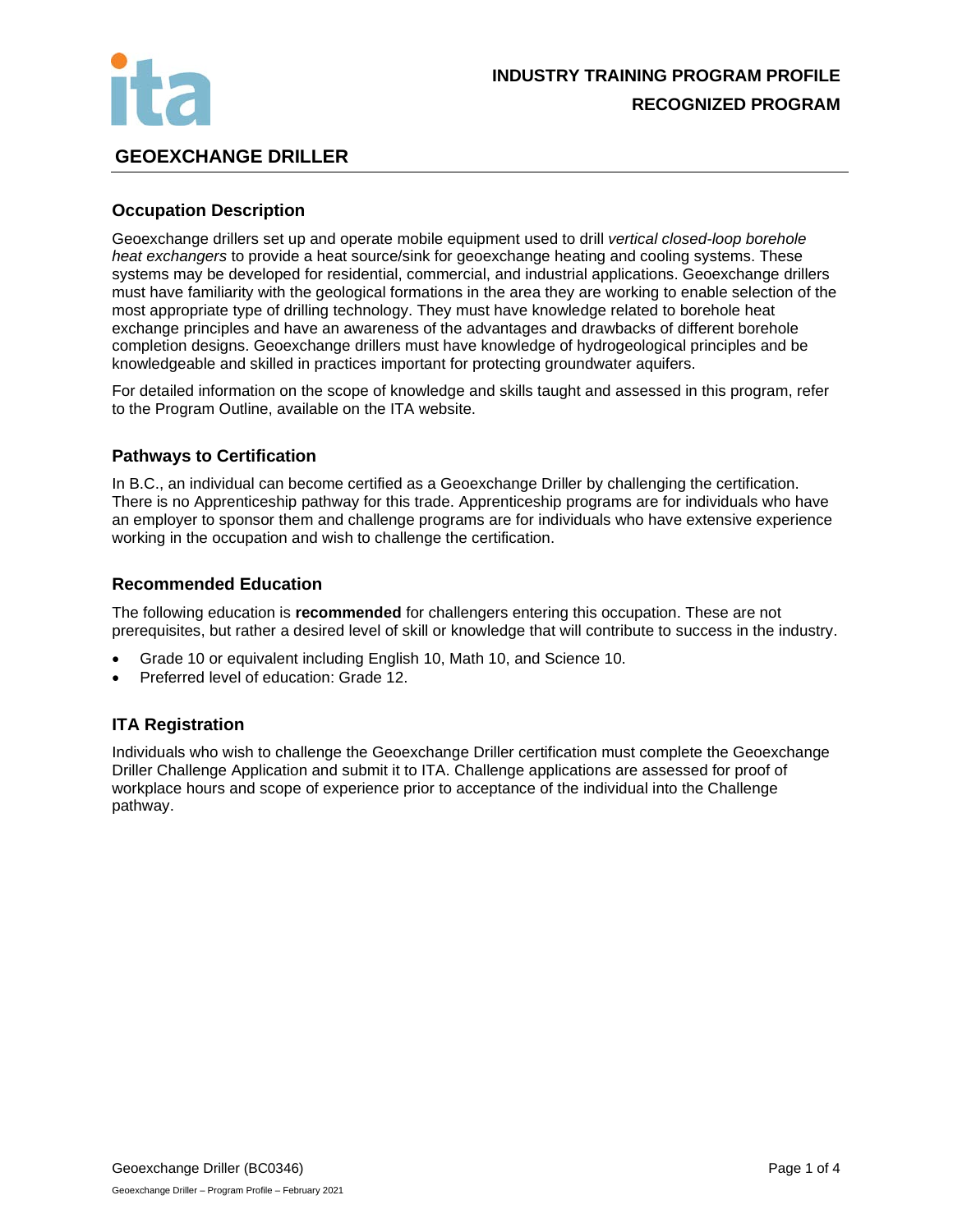

## **Challenge Pathway**

This graphic provides an overview of the Geoexchange Driller challenge pathway.

#### **Geoexchange Driller**

*C of Q = Certificate of Qualification*



CREDIT FOR PRIOR LEARNING

*Individuals who hold the credentials listed below are entitled to receive partial credit toward the completion requirements of this program*

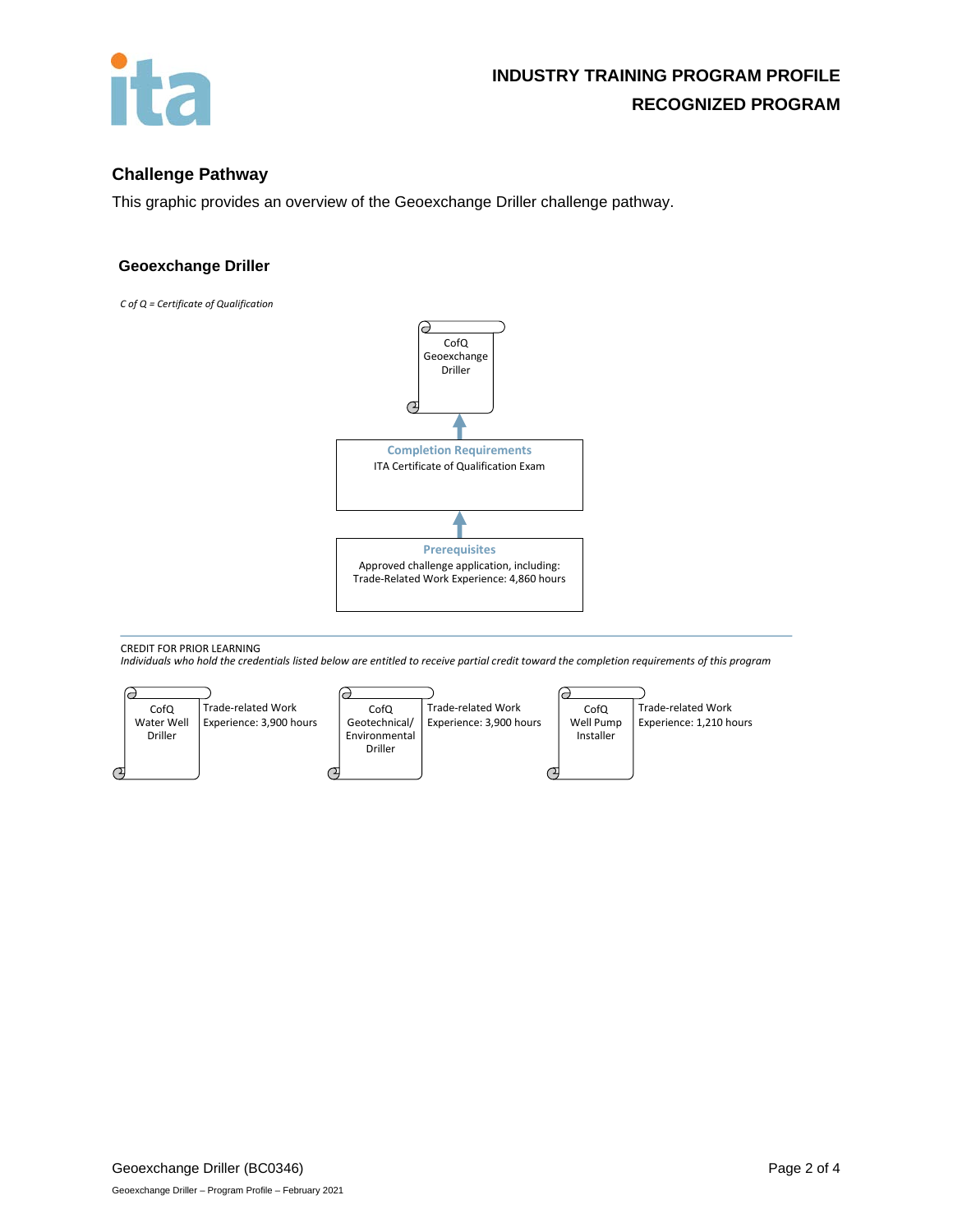

# **INDUSTRY TRAINING PROGRAM PROFILE RECOGNIZED PROGRAM**

|                                       | <b>Challenge Program Standards</b>                                                                                                                 |                                   |
|---------------------------------------|----------------------------------------------------------------------------------------------------------------------------------------------------|-----------------------------------|
| <b>Credentials Awarded</b>            | Geoexchange Driller – Certificate of Qualification                                                                                                 |                                   |
| <b>ITA Registration Prerequisites</b> | An approved Challenge Application, which includes:<br>■ 4,860 documented hours of directly related experience working in the occupation            |                                   |
| <b>Credit for Prior Learning</b>      | Individuals who hold the credentials listed below are considered to have met, or partially<br>met, the prerequisites for challenging this program: |                                   |
|                                       | Credential                                                                                                                                         | Credit(s) Granted                 |
|                                       | Water Well Driller - Certificate of<br>Qualification                                                                                               | Work Experience: 3,900 hours<br>٠ |
|                                       | Geotechnical/Environmental Driller -<br>Certificate of Qualification                                                                               | • Work Experience: 3,900 hours    |
|                                       | Well Pump Installer – Certificate of<br>Qualification                                                                                              | • Work Experience: 1,210 hours    |
| <b>Completion Requirements</b>        | Certification as a Geoexchange Driller is awarded upon successful completion of:                                                                   |                                   |
|                                       | Requirement                                                                                                                                        | Level of Achievement Required     |
|                                       | Geoexchange Driller - ITA Certificate<br>of Qualification Exam                                                                                     | • Minimum 70%                     |

## **Supporting Documents**

Geoexchange Driller Program Outline (2014) – Defines the full scope of knowledge and skills required to competently perform the occupation in B.C. Available from the ITA website.

Geoexchange Driller Occupational Analysis Chart (2014) – Defines the full scope of knowledge and skills tested on the ITA Certification Exam. Available from the ITA website.